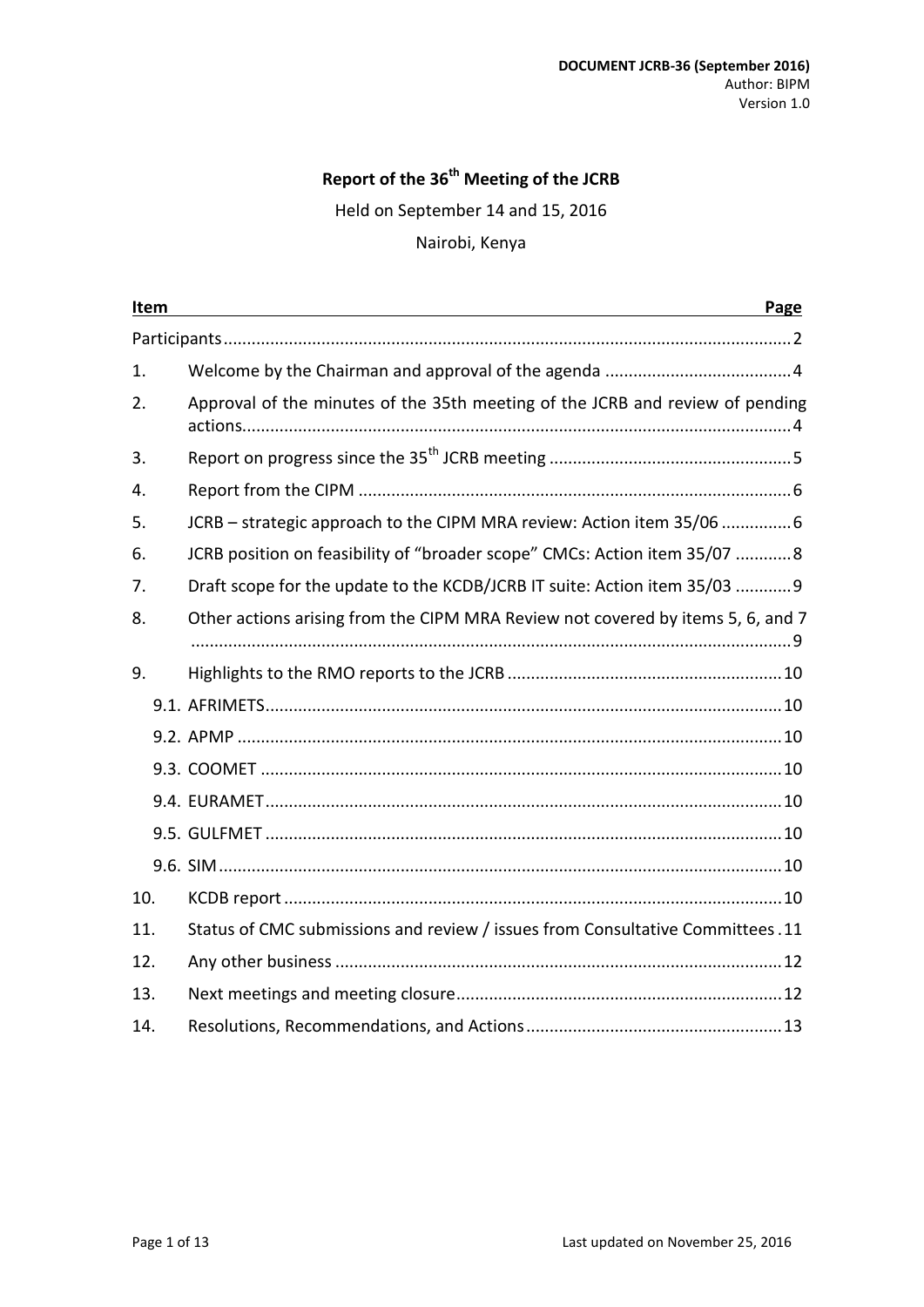# <span id="page-1-0"></span>**Participants**

#### **BIPM-CIPM**

### **Kenya State Department for Investment and Industry, Ministry of Industry, Trade and Cooperatives**

|--|--|--|--|

#### **Kenya Bureau of Standards**

|--|--|--|

### **Delegations**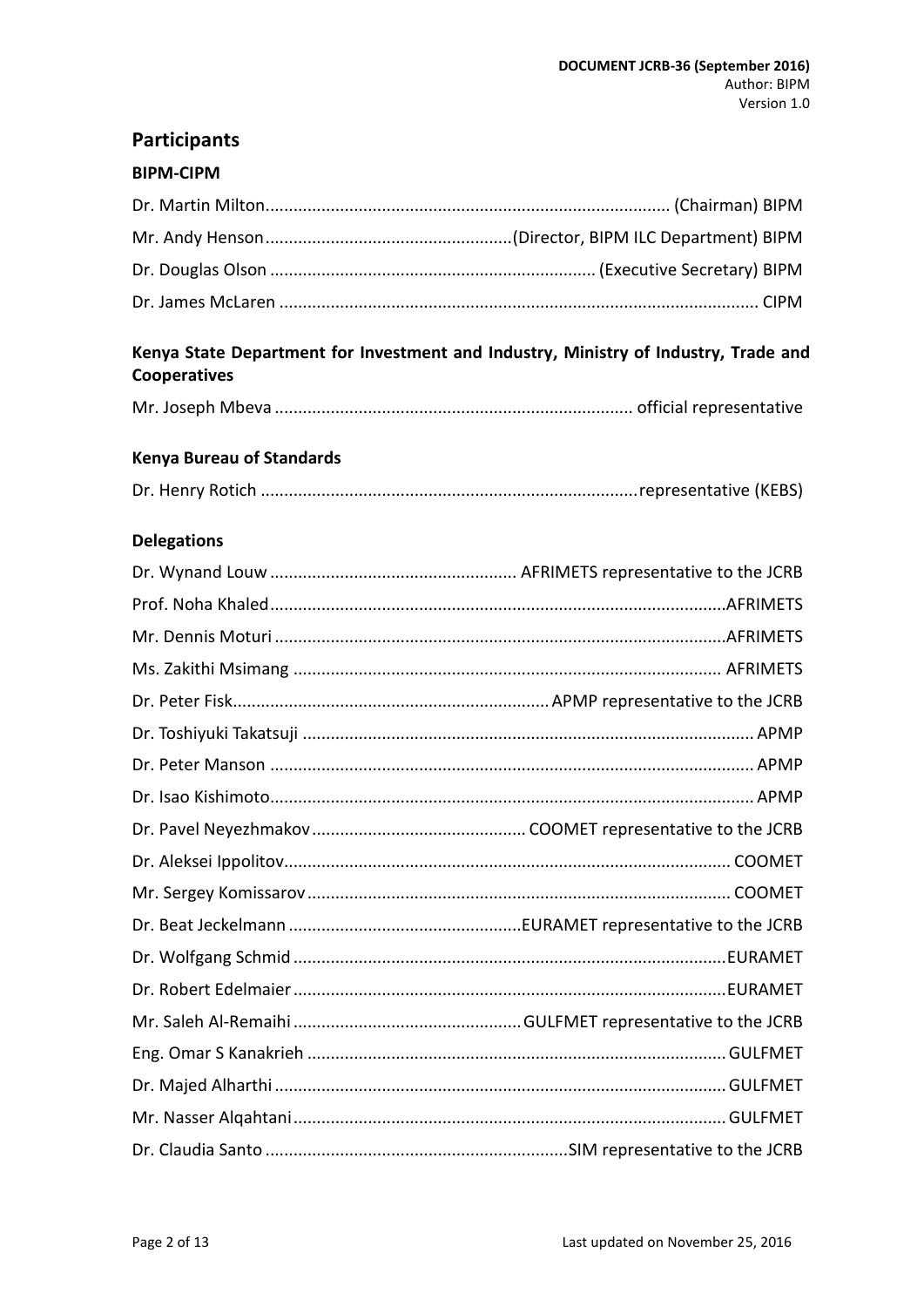#### DOCUMENT JCRB-36 (September 2016) Author: BIPM Version 1.0

### Regrets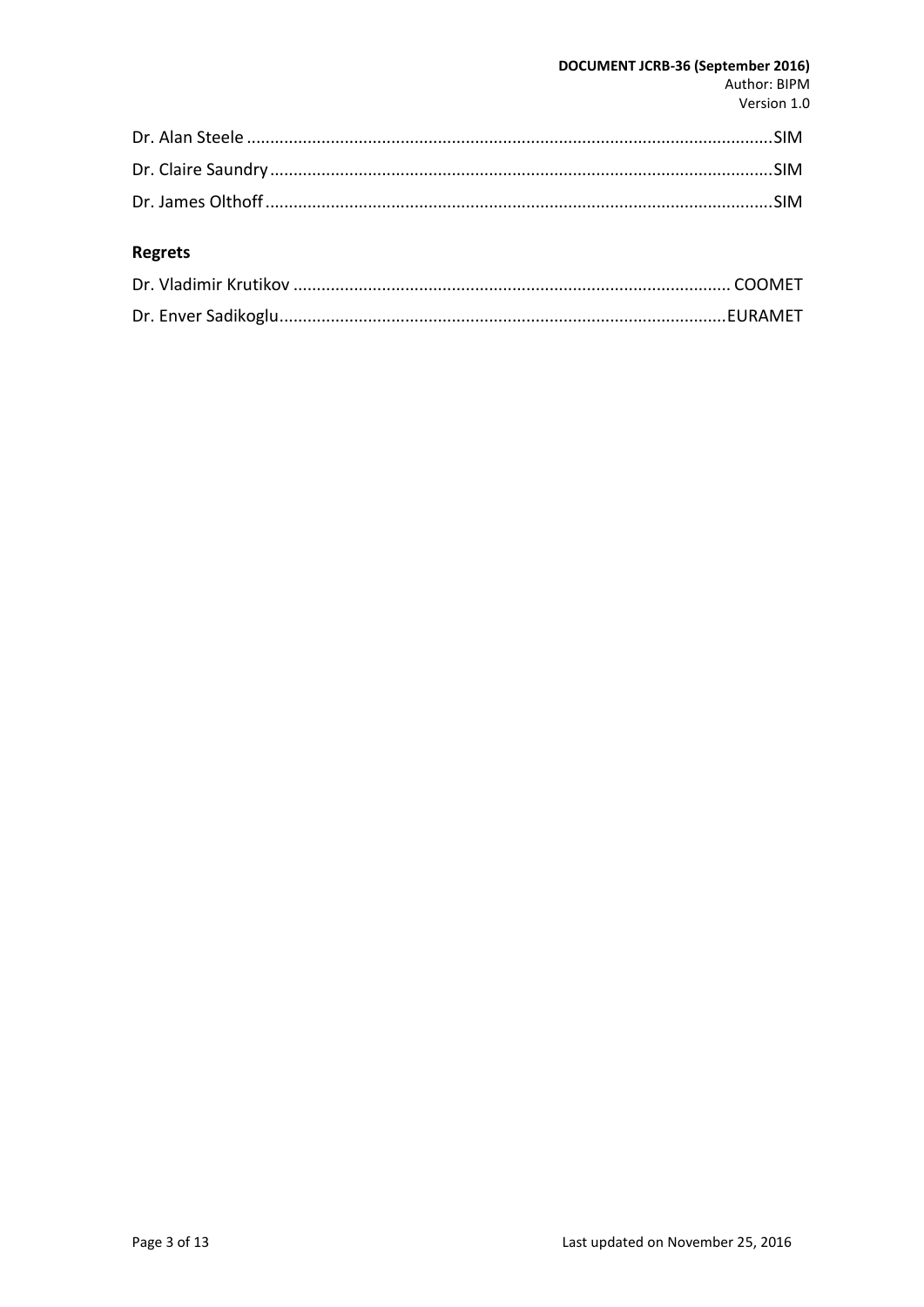### <span id="page-3-0"></span>**1. Welcome by the Chairman and approval of the agenda**

Dr. Martin Milton, Director of the BIPM and Chairman of the JCRB, welcomed the delegates to the 36<sup>th</sup> meeting of the JCRB. A special thanks was extended to KEBS for their hospitality in hosting the meeting and the efforts of their staff to make it successful. Mr Joseph Mbeva and Dr. Henry Rotich (respectively representatives from the Kenya State Department for Investment and Industry, and the Kenya Bureau of Standards), welcomed the delegates to Nairobi, Kenya and wished them a successful meeting. The members of the JCRB delegations introduced themselves.

The agenda of the 36<sup>th</sup> JCRB meeting was presented and approved without amendment.

### <span id="page-3-1"></span>**2. Approval of the minutes of the 35th meeting of the JCRB and review of pending actions**

The minutes of the 35<sup>th</sup> meeting of the JCRB were approved without amendments.

M. Milton reported on the status of actions agreed to at the 35<sup>th</sup> JCRB meeting:

- Action 35/1: GULFMET will report the status of the registration of their comparisons in agenda item 9.5.
- Action 35/2: RMO activities related to strategic planning of comparisons at the RMO TC level are listed in the RMO reports found in the restricted-access JCRB working documents webpage.
- Action 35/3: The BIPM draft scope of KCDB 2.0 will be presented in agenda item 7.
- Action 35/4: Possible metrics that might measure the quality of intra-regional reviews will be presented in agenda item 11.
- Action 35/5: The availability of RMO materials to support the involvement of NMIs (from countries and economies with emerging metrology systems) in the work of the CIPM MRA is listed in the RMO reports found in the restricted-access JCRB working documents webpage.
- Action 35/6: The report of the subgroup charged to prepare a draft position paper on the JCRB response to the MRA review will be covered in agenda item 5.
- $-$  Action 35/7: The report of the subgroup charged to prepare a draft position paper on the feasibility of "broader scope" CMCs will be covered in agenda item 6.
- $-$  Action 35/8: The KCDB has retired the pop-up survey on the usage of the KCDB website.
- Action 35/9: (regarding the RMOs reminding TC and WG chairs to submit confirmation, at the beginning of the inter-RMO review, that CMCs are supported by QMS evidence) data on performance of this requirement will be reported in agenda item 11.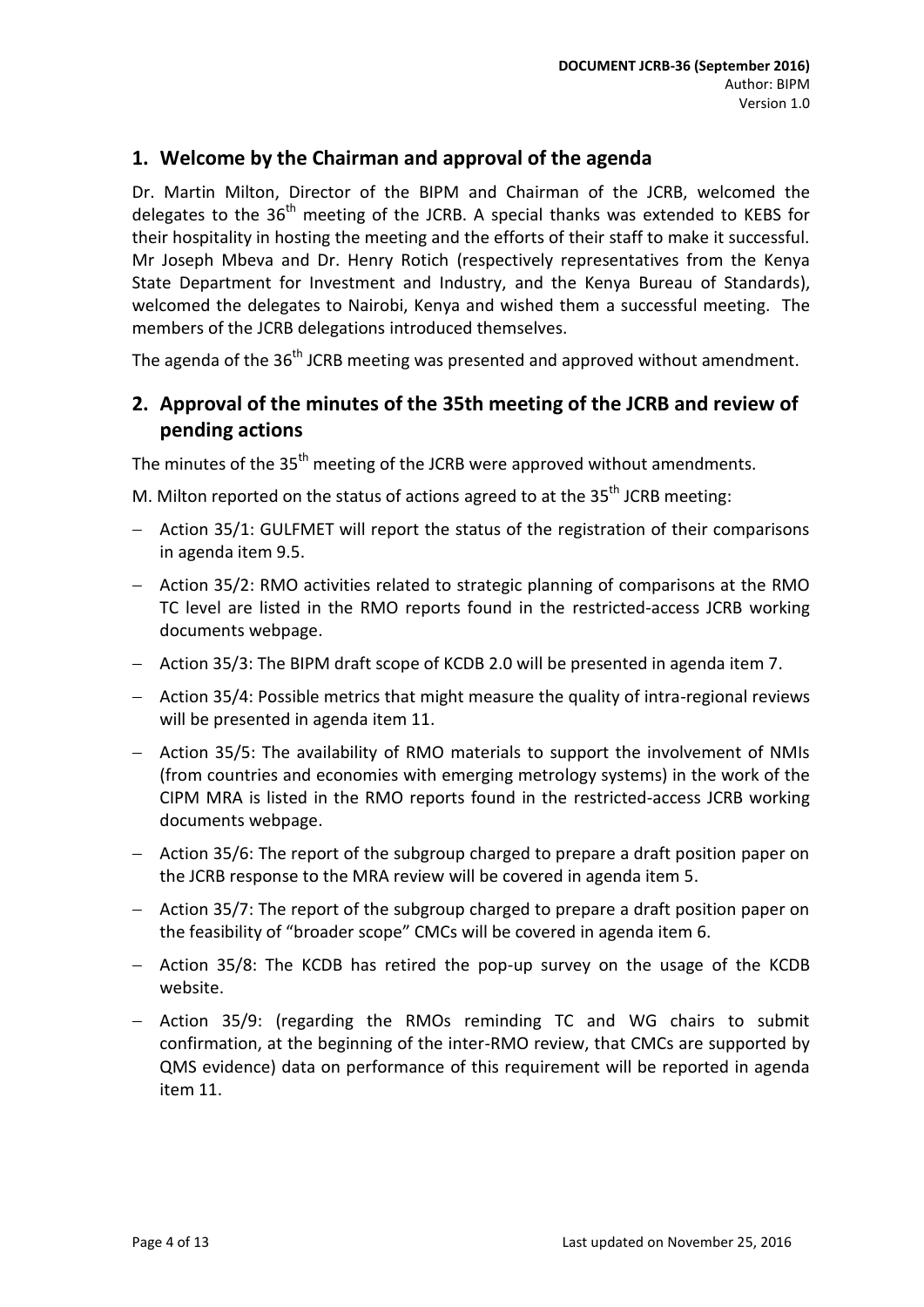- Action 35/10: The BIPM has deleted the listings of non-signatories and nondesignated participants of comparisons, in the web-visible drop-down menus of the KCDB.

# <span id="page-4-0"></span>**3. Report on progress since the 35 th JCRB meeting**

A. Henson reported on developments at the BIPM since the 35<sup>th</sup> meeting of the JCRB. The Important points of the report included:

- $-$  Slovenia became a Member State on 23 March 2016 (previously they were an Associate);
- $-$  Sri Lanka was reinstated as an Associate on 17 August 2016 (previously they were an Associate from 3 August 2007 to 31 December 2014);
- Having met the CIPM criteria for encouragement to become Member States, nine Associates will reach step five on the escalator in 2017 of graduated increasing subscriptions; in 2017 their subscription will be 90 % of what they would pay as a dotation as a Member State;
- The BIPM has responded to ARAMET, detailing criteria for acceptance of a new RMO, and requesting additional information from ARAMET addressing the criteria. There has been no response from ARAMET. GULFMET have stated in their report that SASO has confirmed its membership in ARAMET and confirmed its participation in the activities related to the CIPM MRA through GULFMET. AFRIMETS confirmed the participation of NIS Egypt in the activities related to the CIPM MRA through AFRIMETS. GULFMET has inquired of YSMO (Yemen) as regards to its RMO involvement in the CIPM MRA, with no response yet; AFRIMETS has been asked to provide the intension of Tunisia. It was decided to return to the issue of the JCRB position with regard to ARAMET as an RMO within the context of the CIPM MRA, under agenda item 12;
- $-$  The theme for the 2017 World Metrology Day will be "Measurements for transport", and the contributing NMI is INM from Colombia;
- The BIPM Capacity Building and Knowledge Transfer (CBKT) programme continues to expand. There has been a growth in training opportunities and laboratory based projects. The metrology for safe food and feed, and metrology for clean air programs were described in some detail. COOMET was asked to supply a contact name for linking on the CBKT page of the BIPM website. It was announced that the training course "A Sound Beginning" (the second of the two NIST-sponsored training courses) will be held November 13 to 24, 2017. All RMOs confirmed there would be no conflicts with RMO events limiting candidate participation during that time period. Both GULFMET and EURAMET will hold CBKT training based on elements of the "Leaders of Tomorrow" course in the coming months, with BIPM instructors.
- GULFMET was asked to provide a web link for their guidance documents on quality systems and CMC review, to be linked from the BIPM website.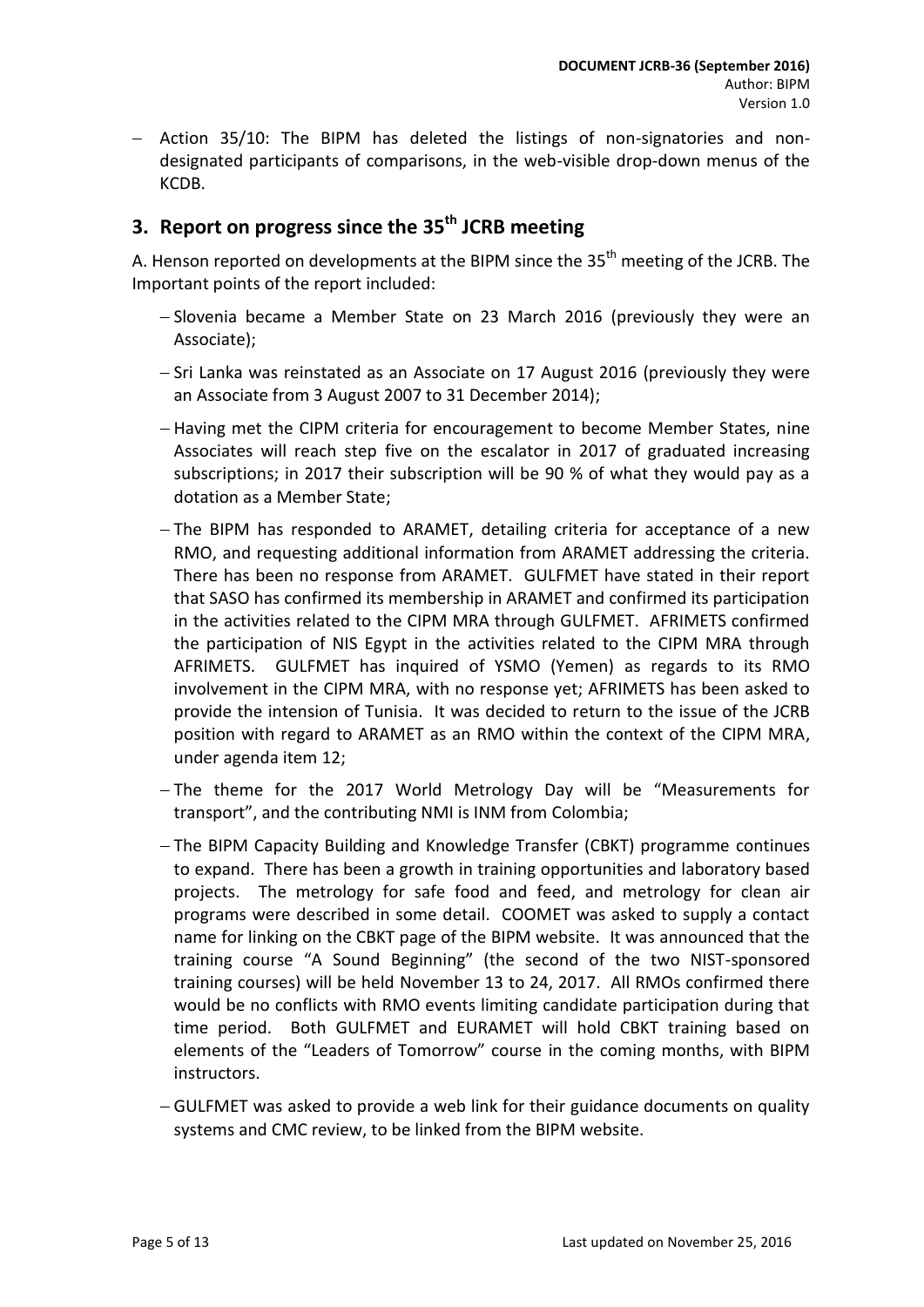$-$  The BIPM has selected the 8<sup>th</sup> JCRB Executive secretary, Mr Nikita Zviagin of VNIIM, to begin in January 2017. It was noted that there were fewer applicants this year than in previous cycles.

*[The BIPM report is available on the restricted-access JCRB working documents webpage. listed as [JCRB-36/03.0](http://www.bipm.org/cc/JCRB/Restricted/36/36-03.0_BIPM_Report_Progress.v4.pdf)]*

### <span id="page-5-0"></span>**4. Report from the CIPM**

J. McLaren delivered a verbal report from the CIPM. He recalled that in recent years there have been a number changes in the way the CIPM operates. These include the method of election of CIPM members, and the use of subcommittees and working groups for specific issues. The CIPM currently has three vacancies and are in the process of filling them as provisional appointments, to be made at the October 2016 meeting of the CIPM. A major piece of work in recent months has been assuring the sustainability of the BIPM Pension and Provident Fund.

### <span id="page-5-1"></span>**5. JCRB – strategic approach to the CIPM MRA review: Action item 35/06**

A. Steele led a discussion of the document "JCRB – Strategic Approach to MRA Review" [\(JCRB-36/05.1\)](http://www.bipm.org/cc/JCRB/Restricted/36/JCRB_MRA_Review_and_Strategy_v1.docx), the draft position paper on the JCRB response to the recommendations from the Working Group on the Implementation and Operation of the CIPM MRA. The JCRB draft position paper was prepared by a subgroup of the JCRB in response to Action 35/06 of the  $35<sup>th</sup>$  JCRB meeting.

A. Steele presented the concept for the strategic approach, and presented next steps for the JCRB. The approach taken in the document was to revisit the recommendations of the Working Group, and to consider a smaller set of broad thematic areas that would be strategic imperatives for the JCRB in the coming years. The four strategic themes proposed in the position paper were 1) governance and organizational effectiveness; 2) efficiency and effectiveness; 3) support for countries and economies with emerging metrology systems (CEEMS); and 4) BIPM operations and logistics for the KCDB. For each theme area, the document lists a number of key considerations to be addressed, and then lists the recommendations from the Working Group that have relevance to the thematic areas.

The discussion of the meeting followed through the 4 thematic areas described above, although not in the order presented in the document. In the discussion of theme area (3), C. Santo stated that some SIM TC chairs have reported not been invited to the meetings of the CC WG-RMO, even though the membership requirement is for representation from all RMOs. The JCRB took the following action:

*Action 36/01: The JCRB Executive Secretary will review current membership of the WG-RMO (or the equivalent designation) within each CC, and provide the list of members to the JCRB.*

Some of the views expressed in the lively discussion were: CMC review should shift from a rules-based approach to a principles-based approach; the system needs to support both the emerging NMIs and the established NMIs; the RMOs are usually better connected to the countries with emerging metrology systems than are the CCs; it should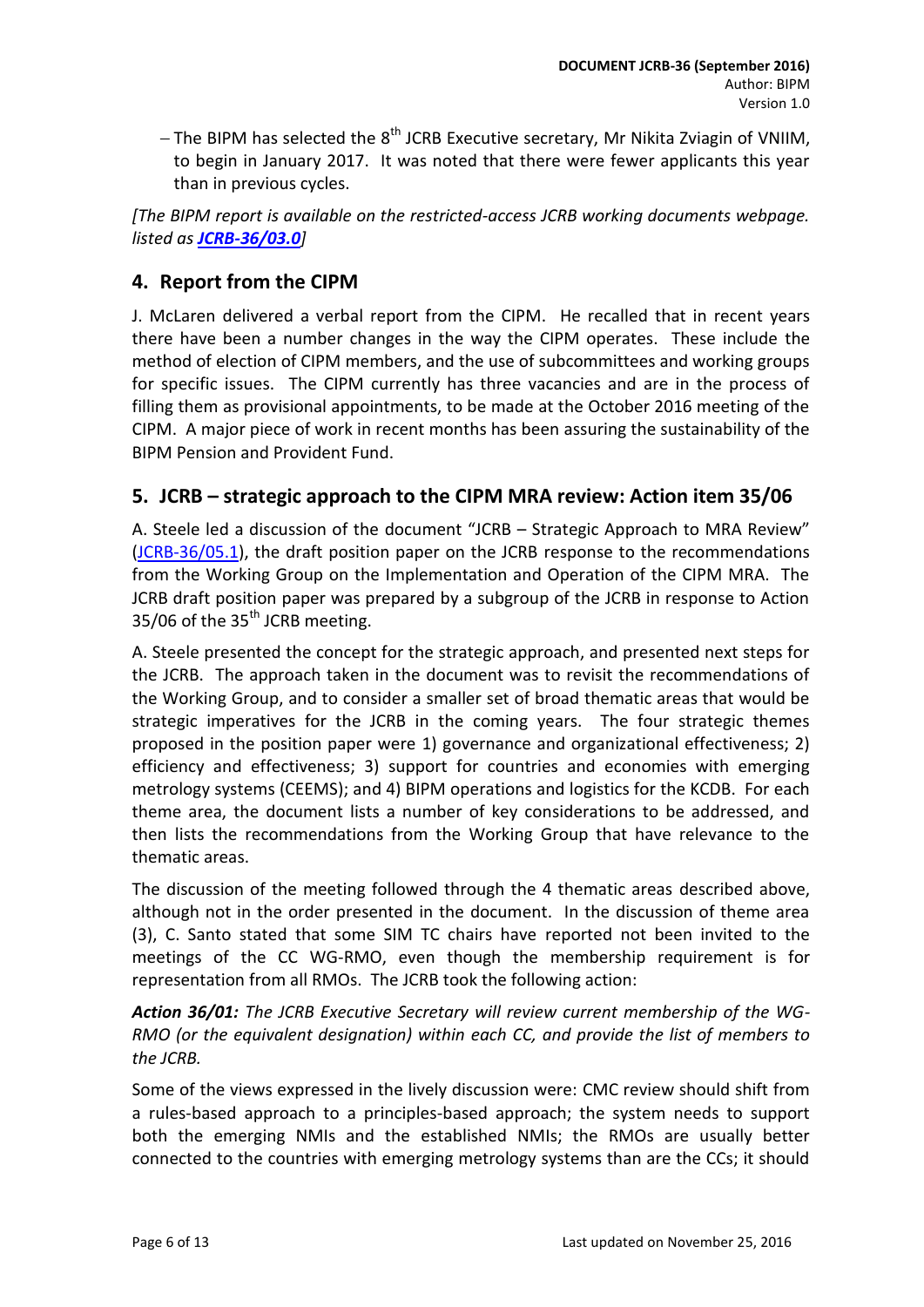be a goal to build enough evidence to support trust in the system; it is important to clarify the roles and responsibilities of each stakeholder within the strategic approach; there can be differences in effectiveness and efficiency between short term and long term strategies; the JCRB has limits in its responsibilities, but with its broad perspective it can suggest actions that improve efficiency; NMI directors are important actors in the system even though there is not a separate committee of NMI directors that deals with the MRA; RMOs can channel the views of NMI directors to the JCRB to represent their views.

The discussion of thematic area (4) was held in the context of agenda item 7, the draft scope of KCDB 2.0 presented by the BIPM.

Following the discussion of the thematic areas, the possible "action plan" of the document was presented and discussed. This plan looks at a way of implementing solutions to the Working Group recommendations. The particular tool presented in the position paper and the discussion was the "RACI" analyses, where the acronym "RACI" stands for "responsible", "accountable", "consulted", and "informed". For each recommendation, the RACI method assigns one or more actors (stakeholders) to the four RACI categories, which is a way of clearly understanding roles of stakeholders and managing complex relationships. A possible set of stakeholders would be NMI directors, the CIPM, CC Presidents, RMOs, JCRB, BIPM, CCs and their WGs, and RMO TC chairs. A. Steele explained how this would work for a few of the Working Group recommendations. As an example, recommendation 4C (consistency of intra-RMO review processes) within the Governance and Organizational Communication theme could assign these actors to the RACI categories:

- Responsible: JCRB, RMOs
- Accountable: JCRB
- Consulted: RMOs, BIPM, RMO TC chairs
- Informed: CIPM

The JCRB performed the analysis collectively for some of the other recommendations. This discussion helped to clarify the meanings of the RACI terms and the roles of the actors in implementing the plan.

The JCRB decided that the position paper would form the basis for a presentation for the NMI Directors meeting. It also decided that it would prepare a RACI analysis of the Working Group recommendations within the structure of the position paper, both as input for the presentation and a basis for future discussions of JCRB strategy at the  $37<sup>th</sup>$ JCRB meeting. The JCRB agreed to the following two actions:

*Action 36/02: The JCRB charged a task group (comprising Alan Steele (convener), Peter Fisk, Andy Henson, Beat Jeckelmann, Wynand Louw, Mohammed Al Mulla, and Pavel Neyezhmakov) to develop a presentation for the 2016 NMI Directors Meeting, of the JCRB response to the CIPM MRA review. The presentation to be based on the JCRB Strategic Approach to the MRA Review (JCRB working document JCRB-36/05.1).*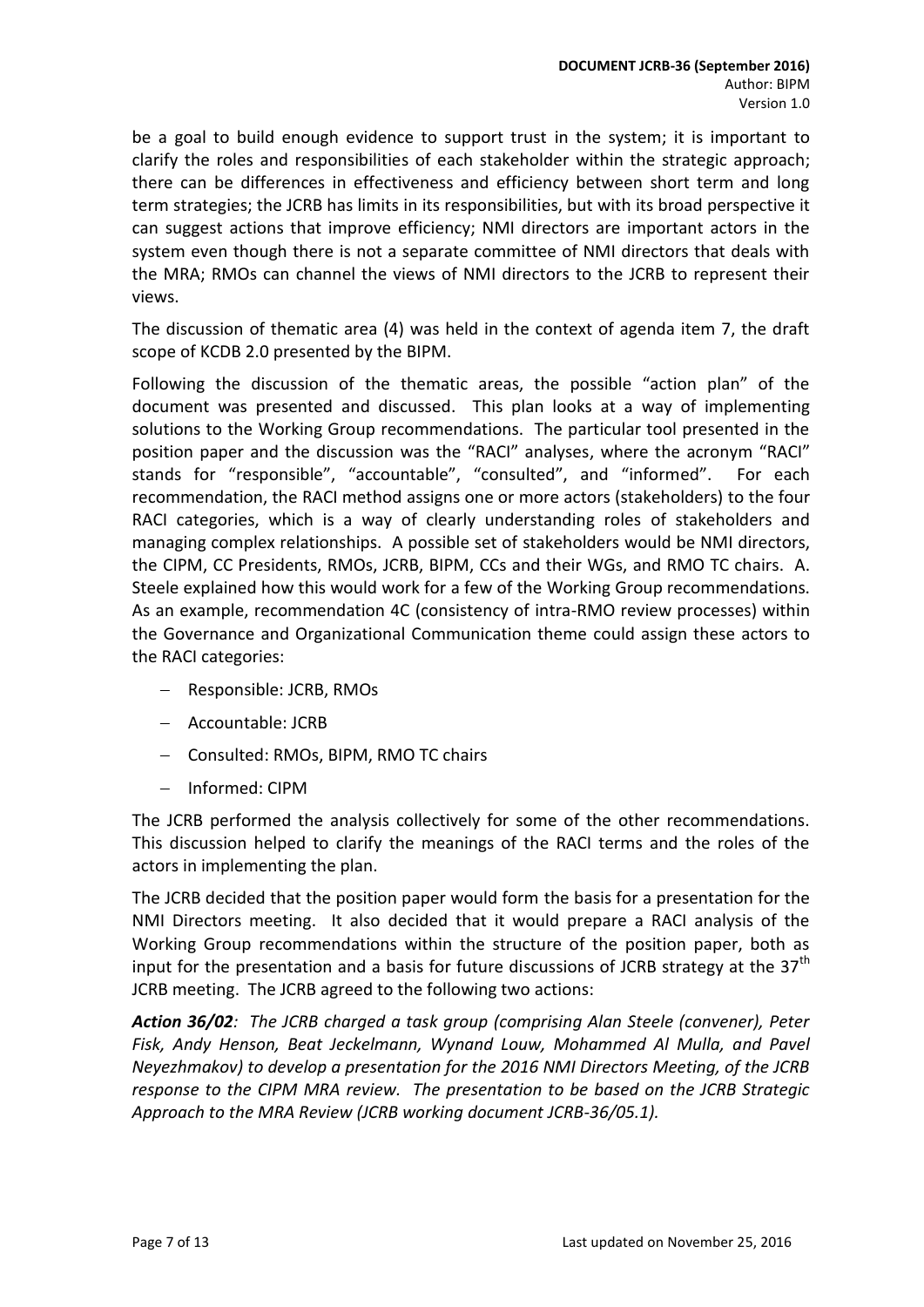*Action 36/03: The JCRB charged a task group (comprising Alan Steele (convener), Peter Fisk, Andy Henson, Beat Jeckelmann, Wynand Louw, Mohammed Al Mulla, and Pavel Neyezhmakov) to prepare a draft RACI analysis of the MRA Review Working Group recommendations, based on the JCRB Strategic Approach to the MRA Review (JCRB working document JCRB-36/05.1). The draft RACI analysis to be distributed to the JCRB prior to the 37th JCRB meeting in March, 2017*.

*[The draft report entitled "JCRB – Strategic Approach to the MRA Review" can be found on the restricted-access JCRB working documents webpage as [JCRB-36/05.1](http://www.bipm.org/cc/JCRB/Restricted/36/JCRB_MRA_Review_and_Strategy_v1.docx).]*

### <span id="page-7-0"></span>**6. JCRB position on feasibility of "broader scope" CMCs: Action item 35/07**

C. Santo led a discussion of the feasibility of "broader scope" CMCs, based on the preparatory documents which are referenced below. These documents were prepared by a subgroup of the JCRB in response to Action 35/07 of the  $35<sup>th</sup>$  JCRB. A variety of points of view on the meaning of "broader scope" CMCs were presented and discussed. One view expressed was to restrict the CMC to a quantity with its measurand, rather than a calibration method and/or the instrument to be measured; multiple calibration and measurement services offered by the NMI/DI could be linked to the same CMC, as long as they were within the range of the CMC and had an uncertainty equal to or greater than the CMC. The different services per CMC entry could differ by measurement method, calibration procedure, or type of instrument to be calibrated. Another concept discussed was how broad could be the range or measurement method of CMCs which are supported by a comparisons of a certain range, the so called "how far the light shines". In this concept, a comparison conducted to support a high level CMC could be used to support a CMC using a less demanding method. It was pointed out that many users of the KCDB benefit from more descriptive CMCs that match the services they require, which is often in conflict with the desire to limit the number of CMCs.

The discussion led to trying to better articulate the goal of the Working Group recommendation (relating to improving the efficiency and effectiveness of the CIPM MRA). It was expressed that the JCRB could better frame the discussing by providing guidance on best practices on formulating CMCs (rather than trying to agree to reach consensus on broader scope CMCs), including kinds of evidence that is required for CMC claims (and possibly reducing the number of comparisons necessary to support CMCs). Such a document would describe the general principles of best practices and provide examples, but leave it to the consultative committees as to how they would best implement the guidance. The JCRB took the following action:

*Action 36/05: The JCRB charged a task group (comprising Claudia Santo (convener), Beat Jeckelmann, Peter Manson, Zakithi Msimang, and Toshiyuki Takatsuji) to prepare a draft document reviewing "best practices" in formulation and submission of CMCs, to be distributed prior to the 37th JCRB meeting in March, 2017.*

*[The background documents related to agenda item 6 can be found on the restrictedaccess JCRB working documents webpage as [JCRB-36/06.1](http://www.bipm.org/cc/JCRB/Restricted/36/Broader-scope-CMCs.zip).]*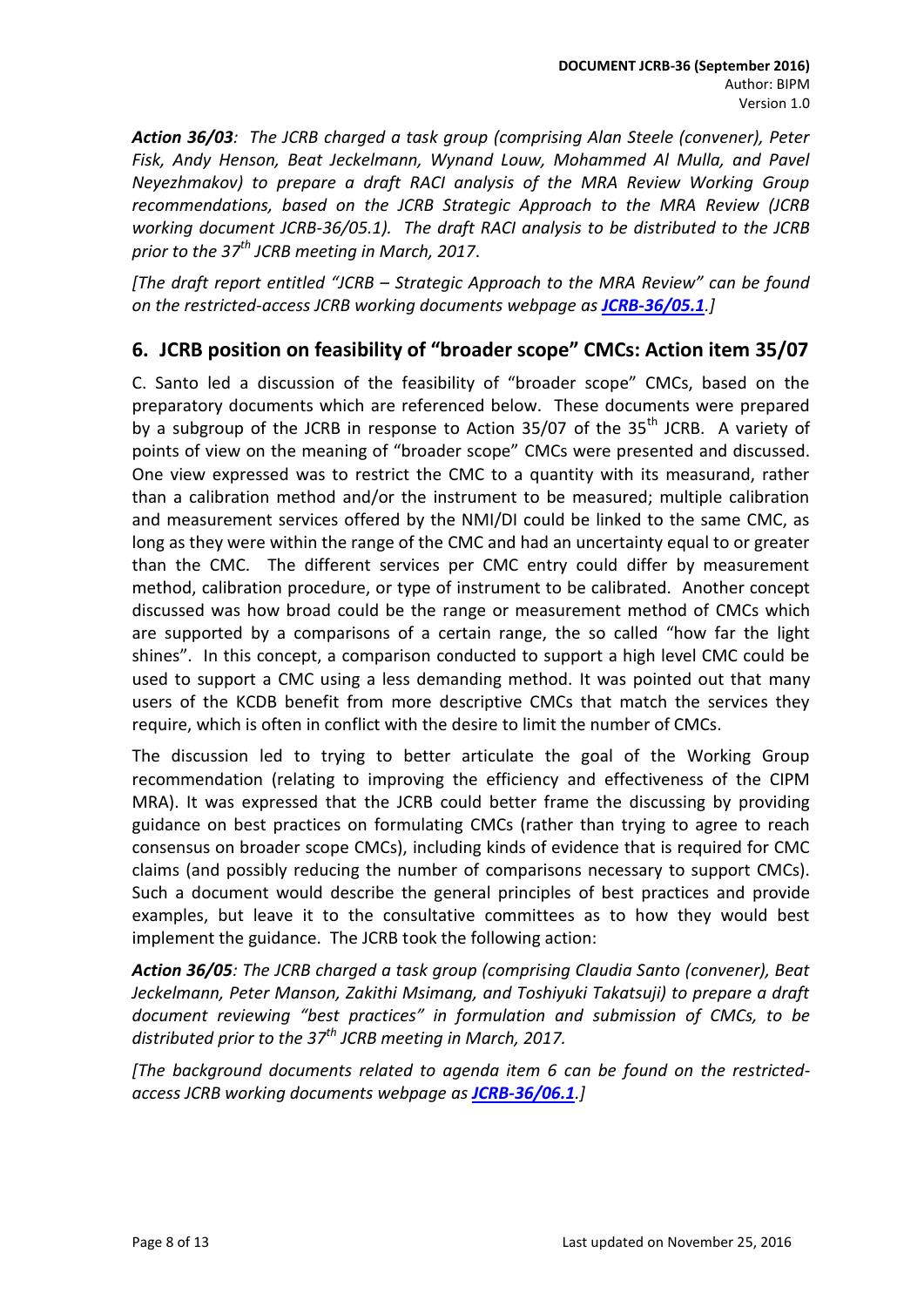### <span id="page-8-0"></span>**7. Draft scope for the update to the KCDB/JCRB IT suite: Action item 35/03**

A. Henson made a presentation on the draft scope of KCDB, which was based on the more detailed document distributed prior to the meeting (links to both documents are found below). The revision to the KCDB/JCRB IT suite is henceforth referred to as KCDB 2.0. The presentation first provided the context for the draft scope, including recommendations from the working group on the CIPM MRA review, and feedback of users concerning practical issues that limit efficiency or effectiveness of the KCDB and/or JCRB review. Status of the BIPM process of software development was presented, along with what the BIPM perceived as key issues to be clarified in going forward. A. Henson then presented the concept of KCDB 2.0.

KCDB 2.0 is proposed to include three modules: *CMC writer*, *CMC reviewer*, and *CMC Finder*. *CMC Writer* would provide entry of CMC data by the originating NMI into a web platform, either directly on a web interface or through uploading an excel file. Correct formatting is ensured by the web platform. Once entered, the CMCs can be viewed and referred to on the web throughout the review process. Each CMC will have a unique URL identifier. TC chairs within the RMO of the originating NMI will receive notification once the CMCs have been entered (or modified). *CMC Reviewer* will encompass the review process, both for the intra- and inter-RMO review. For the intra-RMO review, the web platform will display the draft CMCs for the reviewers, however the RMOs will use their own process for the intra-RMO review. For the inter-RMO review, *CMC Reviewer* will manage and enforce the process requirements for approval as currently established by the JCRB. The review will be done *by* CMC, eliminating the current difficulty of batches whereby problematic CMCs can delay publication of approved CMCs. Reviewing of CMCs will be done on the web platform, rather than by downloading and uploading of excel files. Once approved, the CMCs will become available for unrestricted viewing and searching (with no repeat data-entry required). *CMC Finder* will provide an improved search capability.

The JCRB delegates expressed the desire to make some of the intra-RMO review available in the KCDB, without burdening the system. A. Henson stated that the BIPM has been considering the capability of allowing posting of comments associated with the intra-RMO review; but not the incorporation of intra-RMO review process requirements, since they differed between the RMOs and technical areas. Delegates viewed the draft scope favourably and agreed to the following action:

*Action 36/04: The JCRB welcomes the proposal made by the BIPM and charges the BIPM to progress to the next stage of developing KCDB 2.0.*

*[The presentation to the JCRB meeting is available on the restricted-access JCRB working documents webpage listed as [JCRB-36/07.0.](http://www.bipm.org/cc/JCRB/Restricted/36/36-7.0_KCDB_2.0_v6.pdf) The draft scope is available on the restrictedaccess JCRB working documents webpage listed as [JCRB-36/07.1.](http://www.bipm.org/cc/JCRB/Restricted/36/Draft_scope_revision_towards_KCDB_2.0.pdf)]*

## <span id="page-8-1"></span>**8. Other actions arising from the CIPM MRA Review not covered by items 5, 6, and 7**

There were no uncovered actions items requiring discussion in agenda item 8.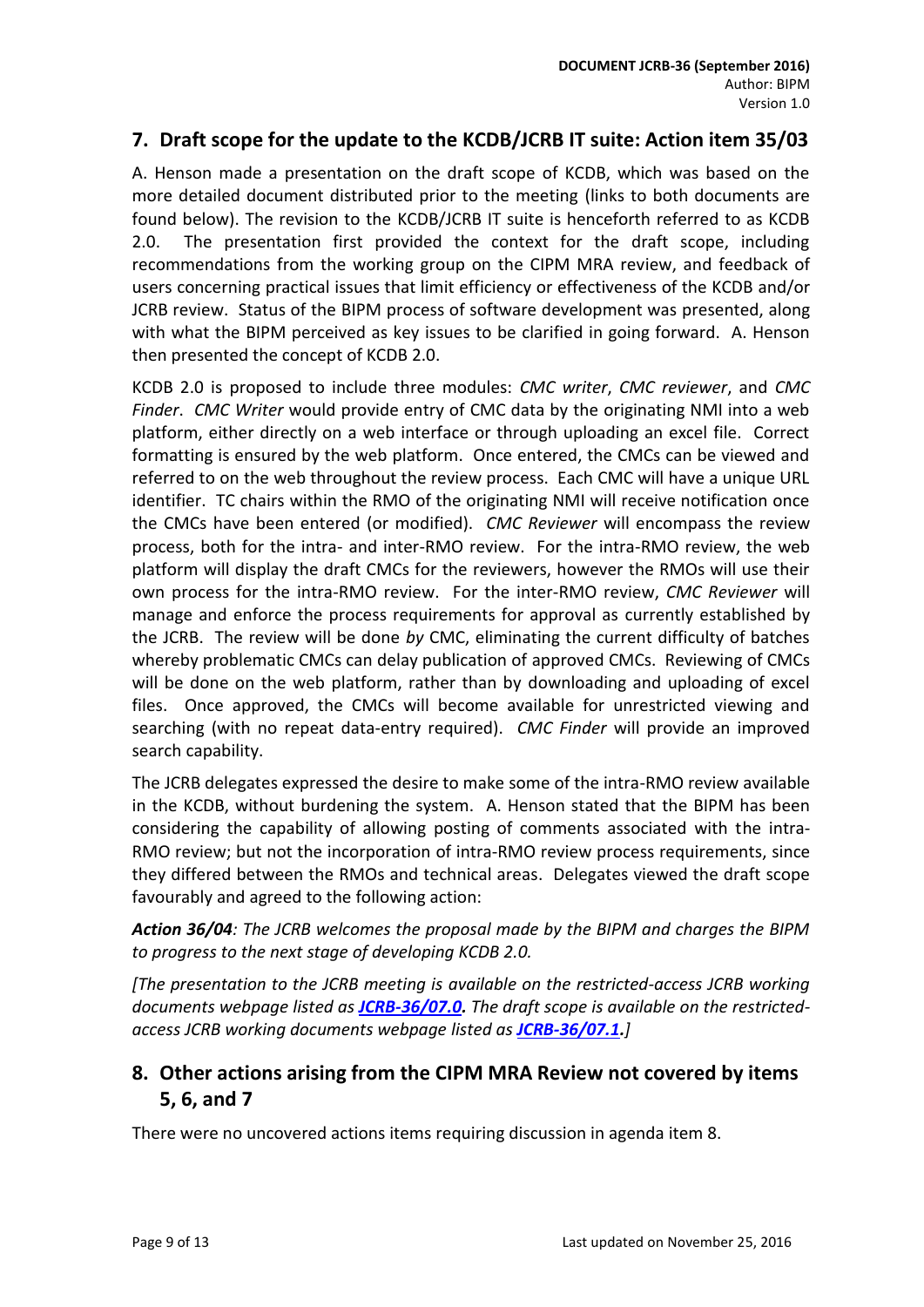### <span id="page-9-0"></span>**9. Highlights to the RMO reports to the JCRB**

<span id="page-9-1"></span>As time was limited for this agenda item, RMOs presented verbal reports only.

### **9.1. AFRIMETS**

W. Louw presented the highlights of the AFRIMETS report.

#### <span id="page-9-2"></span>**9.2. APMP**

P. Fisk presented the highlights of the APMP report.

#### <span id="page-9-3"></span>**9.3. COOMET**

P. Neyezhmakov presented the highlights of the COOMET report.

#### <span id="page-9-4"></span>**9.4. EURAMET**

B. Jeckelmann presented the highlights of the EURAMET report.

#### <span id="page-9-5"></span>**9.5. GULFMET**

O Kanakrieh presented highlights of the GULFMET report.

#### <span id="page-9-6"></span>**9.6. SIM**

C. Santo presented highlights of the SIM report.

*[The individual RMO reports and presentations are available on the restricted-access JCRB working documents webpage, listed as [JCRB-36/09.1](http://www.bipm.org/cc/JCRB/Restricted/36/AFRIMETS_Report_36th_JCRB_2016.doc); [JCRB-36/09.2](http://www.bipm.org/cc/JCRB/Restricted/36/APMP_report_JCRB_September_2016_Final_v2.pdf); [JCRB-36/09.2.1](http://www.bipm.org/cc/JCRB/Restricted/36/APMP_RMO_Presentation_JCRB_Sep_2016_v2.pptx); [JCRB-36/09.3](http://www.bipm.org/cc/JCRB/Restricted/36/JCRB_36_COOMET_Report.pdf); [JCRB-36/09.3.1](http://www.bipm.org/cc/JCRB/Restricted/36/JCRB-36_COOMET_Report.ppt); [JCRB-36/09.4;](http://www.bipm.org/cc/JCRB/Restricted/36/EURAMET-Report_36th-JCRB_160829.pdf) [JCRB-36/09.4.1](http://www.bipm.org/cc/JCRB/Restricted/36/36th-JCRB_EURAMET_Presentation.pptx); [JCRB-36/09.5](http://www.bipm.org/cc/JCRB/Restricted/36/GULFMET_Presentation_36_JCRB.ppt) ; and [JCRB-36/09.6](http://www.bipm.org/cc/JCRB/Restricted/36/presentacionSIM.ppt) respectively.]*

#### <span id="page-9-7"></span>**10. KCDB report**

D. Olson presented a summary of the semi-annual KCDB report to the JCRB for S. Picard. The report included the following points:

- $-$  As of 31 August 2016, the KCDB has a total of 24 655 CMCs, with 18 492 in physics (including ionizing radiation) and 6 163 in chemistry. In the last 12 months, the overall increase in the number of CMCs has been 2.6 %; the number of physics CMCs has increased by 1.9 % and the number of chemistry CMCs has increased by 4.7 %. This continues a recent pattern where the overall increase in CMCs is similar to historical patterns but the rate of increase in chemistry is larger than that in physics.
- Bolivia and the World Meteorology Organization published their first CMCs (both in chemistry). Chile (UDEC) published their first CMCs in EM; Kenya published their first CMCs in AUV.
- -173 CMCs are in grey-out status (temporarily removed from the KCDB), compared with 142 CMCs in this status as of 1 March 2016. CMCs from Belgium (M/3), Slovakia (L/3), and the United States (RI/3) were permanently deleted from the KCDB. There were no reinstatements. Italy greyed out all 29 CMCs in viscosity, and Slovakia greyed out 2 CMCs in length. There presently are no greyed-out CMCs in the 1-year reinstatement period. CMC that will reach the 5-year greyed-out limit in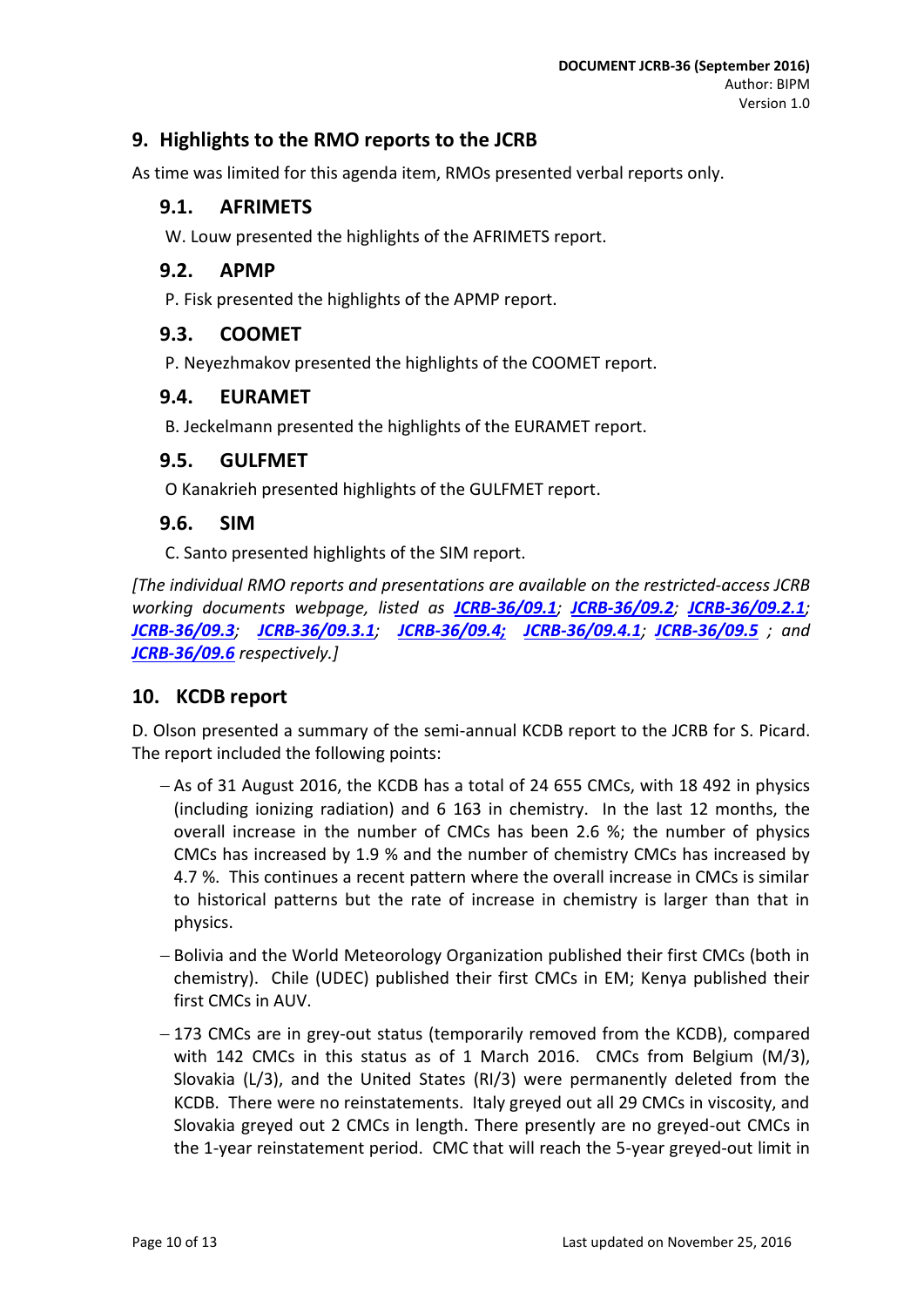the next 12 months are Korea (5 CMCs in pH) on 20 December 2016, Mexico (3 CMCs in PR) on 15 March 2017, and Finland (6 CMCs in M) on 28 August 2017.

- -22 of the 41 Associates have CMCs currently published in the KCDB. The total number of CMCs of Associates decreased by 256 since the 35<sup>th</sup> JCRB, due to Slovenia becoming a Member State and Costa Rica applying matrices for EM.
- As of 31 August 2016, there were 1434 total comparisons in the KCDB (950 KCs, 480) SCs). Since the  $35<sup>th</sup>$  JCRB, there have been 57 comparisons registered as new: 30 KCs and 27 SCs. Reports were published for 54 comparisons since the 35<sup>th</sup> JCRB.
- $-$  As of 31 August 2016, 83 KCs and 49 SCs are in the category of unfinished and started 5 years or more ago. In the last six months, 10 KCs and 8 SCs were removed from the category due to being approved or abandoned. The complete list of comparisons remaining in this category is available on the restricted-access JCRB working documents webpage (see below).

*[The KCDB report is available on the restricted-access JCRB working documents webpage listed as [JCRB-36/10.0](http://www.bipm.org/cc/JCRB/Restricted/36/KCDB_Report_to_36th_JCRB_v4.pdf) and on the unrestricted BIPM website at [http://www.bipm.org/jsp/en/ViewKCDBReport.jsp\]](http://www.bipm.org/jsp/en/ViewKCDBReport.jsp) .The list of unfinished comparisons started 5 years or more ago is available on the restricted-access JCRB working documents webpage at [JCRB-36/10.1](http://www.bipm.org/cc/JCRB/Restricted/36/Incompl_Comp_over_5_years_Aug_2016.pdf)].*

# <span id="page-10-0"></span>**11. Status of CMC submissions and review / issues from Consultative Committees**

D. Olson made a presentation on the status of CMC submissions and review, and issues arising from the CCs and operation of the JCRB CMC review. Since the 35<sup>th</sup> JCRB, 17 CMC sets have been published, 32 CMC sets have been submitted, six sets were not approved, and no sets were abandoned. As of 7 September 2016, 22 sets were in the status of "review in progress". One CMC set had its last update in 2013, and two sets had their last update in 2015. RMOs whose CMCs sets were last updated in 2015 or earlier were asked to take appropriate action to bring the review process to conclusion. Three of the published CMC sets took longer than 200 days for the inter-RMO review; in two cases the longest portion of the review was the posting of the revised file by the submitting NMI/RMO; in the other case the longest portion of the review was the first round of the RMO review (this was a multi-NMI submission in EM with matrices).

In the period since the March of 2016, Inter-RMO review performance (the number of reviews performed according to meeting process deadlines) was 100 % for AFRIMETS, EURAMET, and SIM; it was 88 % for APMP. Inter-RMO review performance dropped to 16 % for COOMET, much lower than in previous time periods. Specific information on reasons and TC areas, for loss of rights to review for COOMET was provided. This period was the first for which GULFMET participated in the inter-RMO review; their performance was 53 %.

CMC sets submitted without the required confirmation of the QMS evidence continues to occur. Information was provided to the RMOs by each metrology area on the adherence to this requirement. In the six months since the  $35<sup>th</sup>$  JCRB meeting, 50 % of CMC sets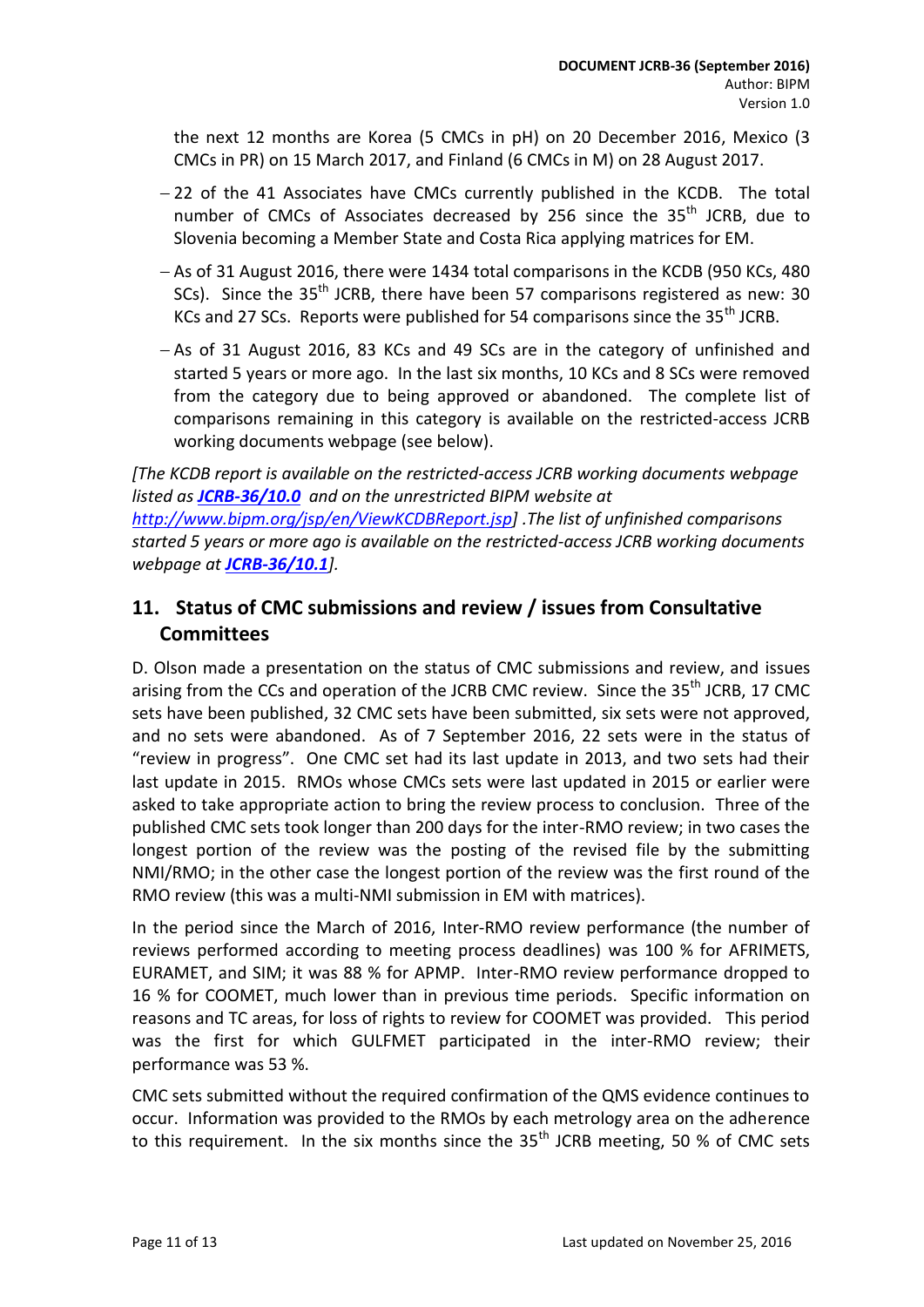were submitted with the confirmation of the QMS evidence, with significant variations across metrology areas. Confirmation of QMS evidence is always verified before a CMC set is published. CMC sets currently in review and awaiting the QMS confirmation were listed.

A method was proposed for addressing Action 35/4, "The BIPM will identify possible metrics that might measure the quality of the intra-regional reviews carried out by each RMO". For KCDB 2.0, the concept is to measure the number of CMC lines requiring comment and/or modification at the inter-RMO review, this being an indication of the quality of the intra-RMO review. This the statistic could be monitored for NMIs, RMOs, and metrology areas over time, which should be a simple feature to build into the KCDB 2.0. For the present JCRB review software, it is envisioned that a scoring field be added that the inter-RMO reviewer could complete upon submitting their review. This asks the inter-RMO reviewer to assess the quality of the CMC submission, but without attempting to count instances of comments or modifications to the CMC set. It was decided that the effort to re-program the current software to incorporate such a feature was not costeffective; however the BIPM would consult with one of the CCs to see if they would be willing to see if such a scoring would be helpful.

*[The CMC status report is available on the restricted-access JCRB working documents webpage listed as [JCRB-36/11.0](http://www.bipm.org/cc/JCRB/Restricted/36/36-11.0_Status_of_CMCs.pdf)*].

### <span id="page-11-0"></span>**12. Any other business**

JCRB discussed its position on ARAMET as an RMO within the meaning of the CIPM MRA. Based on the intensions of NMIs from Member States (who are members of ARAMET and the existing RMOs recognized by the CIPM MRA) to participate in the CIPM MRA through existing RMOs rather than through ARAMET, the JCRB recommends to the CIPM that there is no grounds for granting RMO status to ARAMET within the meaning of the CIPM MRA.

### <span id="page-11-1"></span>**13. Next meetings and meeting closure**

The JCRB agreed to the following resolutions regarding the next two JCRB meetings:

*Resolution 36/1: The 37th meeting of the JCRB will take on March 15 and 16, 2017 at the BIPM. The meeting will start on the afternoon of March 15 and will last a full day on March 16.*

*Resolution 36/2: The 38th meeting of the JCRB will take place during week 37 (the week beginning September 11, 2017) and will be hosted by EURAMET. The need to hold the meeting will be decided at the 37th meeting of the JCRB.*

M. Milton read the resolutions, recommendations, and actions. The JCRB expressed its thanks to D. Olson for his service as the JCRB Executive Secretary, as he will be returning to NIST in January of 2017. M. Milton thanked D. Moturi and KEBS for hosting the meeting and welcoming the delegates to Nairobi. He called the 36<sup>th</sup> meeting of the JCRB to a closure.